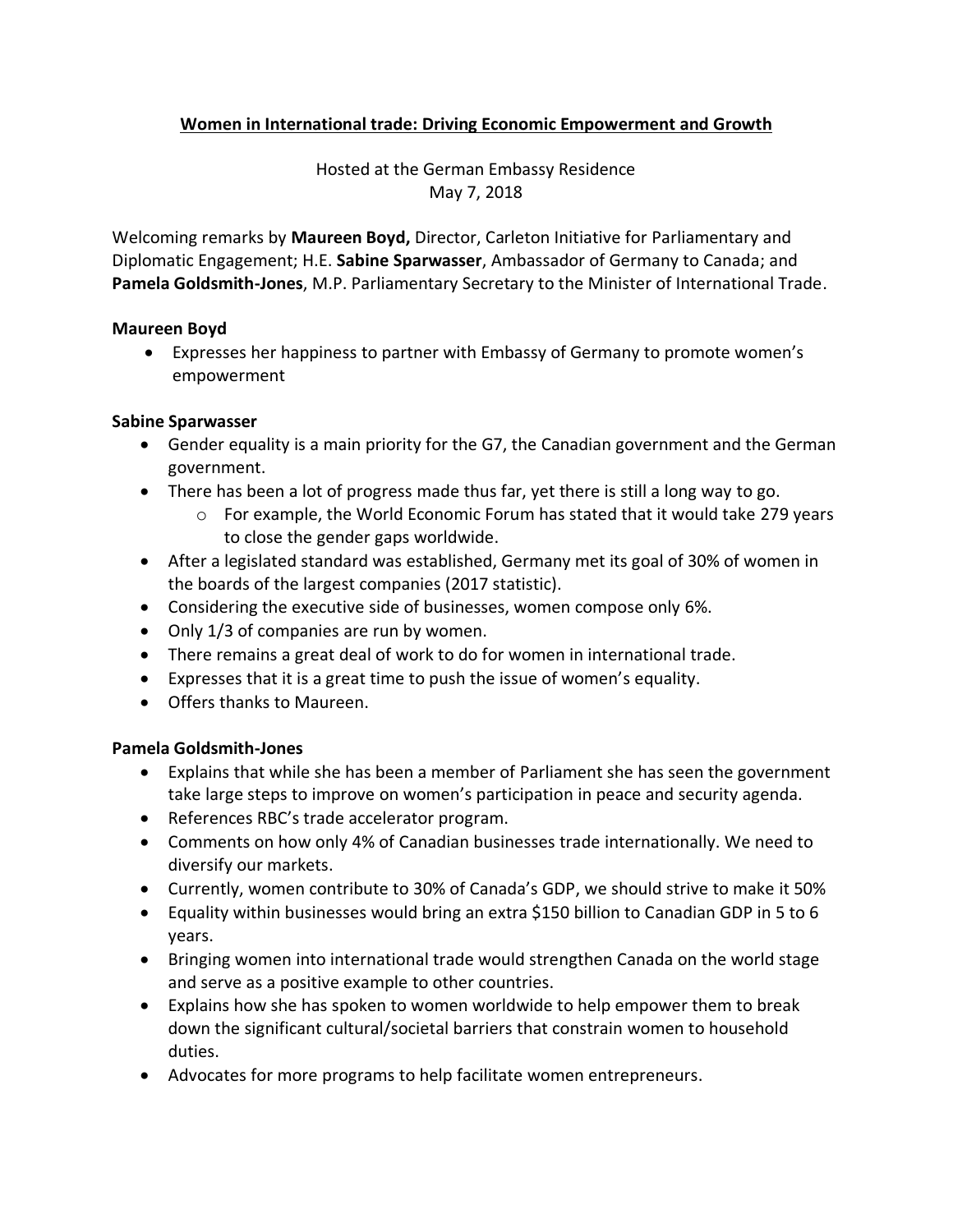- Budget 2018 equality of access and opportunity a central pillar worked into trade agreements.
- Happy to recognize the gender chapter within the Canada-Chile trade agreement
- Currently in the midst of planning largest trade mission of women.
	- o First LGBTQ mission in USA
	- o Working on indigenous chapter for entrepreneurs
- Gender advisory council at the G7 to ensure women are included a central theme in all discussions.

The panel discussion begins with the following panelists:

- **Ailish Campbell,** Chief Trade Commissioner of Canada and Assistant Deputy Minister, Global Affairs Canada.
- **Meredith Lilly,** Associate Professor and Simon Reisman Chair in International Affairs, Carleton University and former Foreign Affairs and International Trade Advisor to Prime Minister Stephen Harper.
- **Nicole Verkindt,** CEO of OMX, Dragon on Next Gen Den, winner of 2017 Women Entrepreneur Award.

The panel is moderated by **Maureen Boyd**, Director, Carleton Initiative for Parliamentary and Diplomatic Engagement.

**Maureen Boyd asks the question:** *We know that women owned businesses that export are more productive than women owned non-exporting businesses and that women owned exporting businesses are more productive than men owned exporting businesses. We also know that they create more and better paid jobs for women. How do we get more women owned businesses to export?*

## **Ailish Campbell responds:**

- Currently, "only 11% of those female owned businesses export."
- Evidence shows that "when women are in the right places, good things happen."
- We need to focus on what prevents women from gaining these positions.
- Look at child care to help women participate.
- In part, it's a knowledge issue that prevents women from exporting.
- We need to mainstream women into programs, trade mission, exporter conference, outreach, tradeshows, CEO roundtables. Awareness and transparency must continue.

## **Maureen Boyd asks:** *What challenges do you see and what should be done, by whom?*

## **Nicole Verkindt responds:**

- There isn't one solution. The correct action depends on the stage that the business is at.
- "I've always thought that procurement is the most powerful lever that government and corporations have." If the government takes the lead as a stakeholder, this will act as form of encouragement.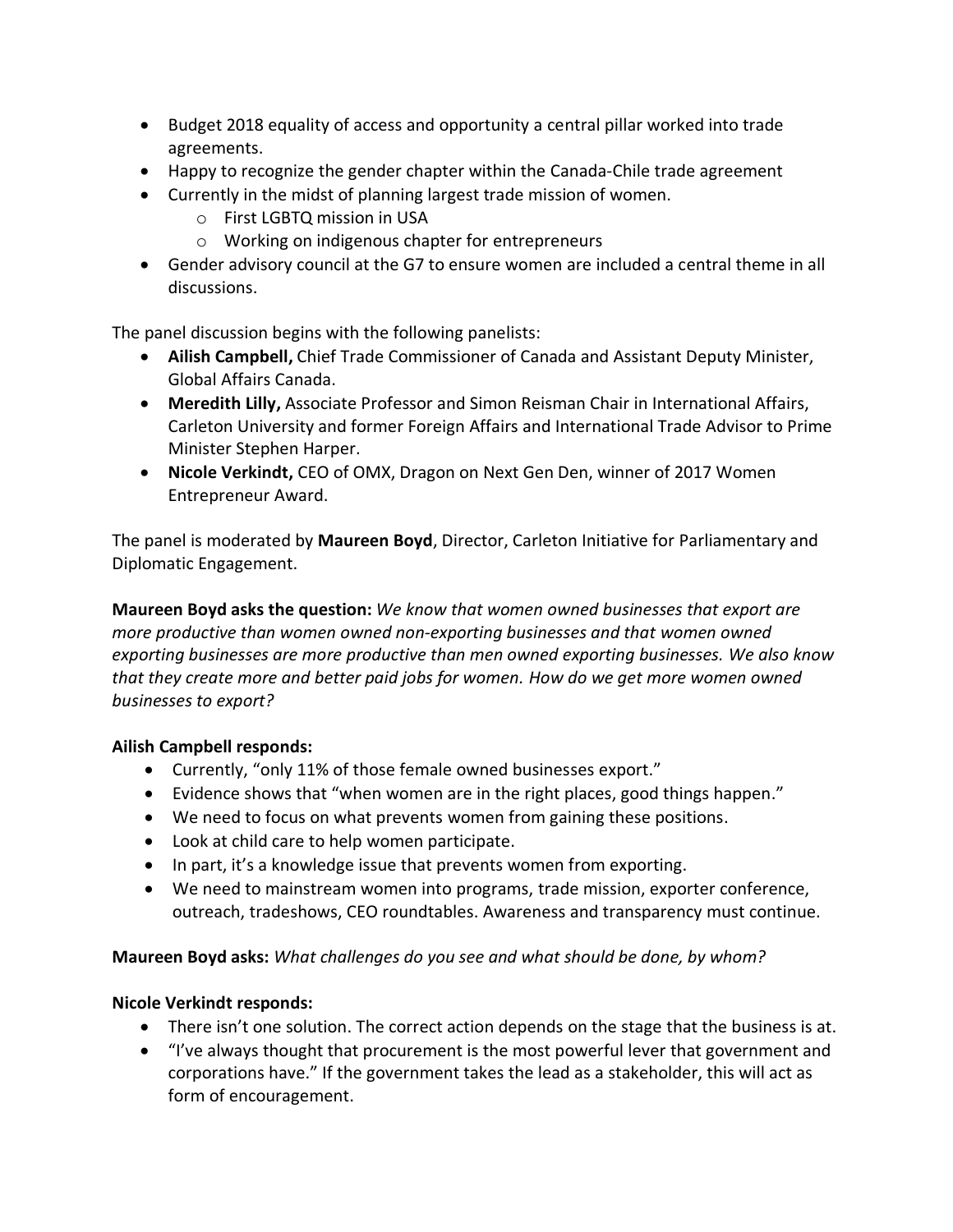- For entrepreneurs, it always comes down to sales.
- Sales are the most important piece in allowing women to take their business to the next level and export.
- The root of problem is culturally based. The first step to counter this culture is to have the government include women's role in businesses into conversations.

**Maureen Boyd asks:** *We know trade policies are not gender neutral. Women have different skills, roles and knowledge than men within society. Are trade negotiations that focus on gender in any way different from genderless negotiations?*

## **Meredith Lilly responds:**

- "Trade negotiations that have a gender chapter are very different than trade negotiations that think about gender throughout".
- Globalization has allowed some people to be lifted out of poverty which is generally good for women.
- One big challenge south of border which has happened less in Canada is job loss in the manufacturing sector. This has mostly impacted men and had impacts such as a loss of health care. Women have been affected less, however women are still working jobs that are highly precarious, with low pay and little benefits.
- "What I would like to see is hard provisions in trade agreements. I would like to see quotas around temporary entry provisions. Right now we have a 3:1 ratio of men to women arriving in Canada in high skilled jobs in the ICT sector." Hard provisions to be included in NAFTA, CETA and TPP will go a long way in helping women who come from countries such as India. Furthermore, it will help balance the labour market.
- "I would like to see women not treated as chapters at the end of a trade agreement but instead gender be addressed much more fundamentally throughout."

## **Maureen Boyd asks:** *When is it time to persuade and when is it time to coerce?*

## **Ailish Campbell responds:**

- Ailish began asking business people who she sat beside on planes how many women they had on their boards. The numbers (if known) were relatively low. The responses Ailish received were that people never thought about making their boards more balanced.
- Ailish wants to make sure women are streamlined into every single competition
	- o Must push network to ensure that candidates considered for positions are half women.
	- o Voluntary guidelines do not work. Guidelines should be made mandatory.
- We don't have 135 years to wait for pay equity.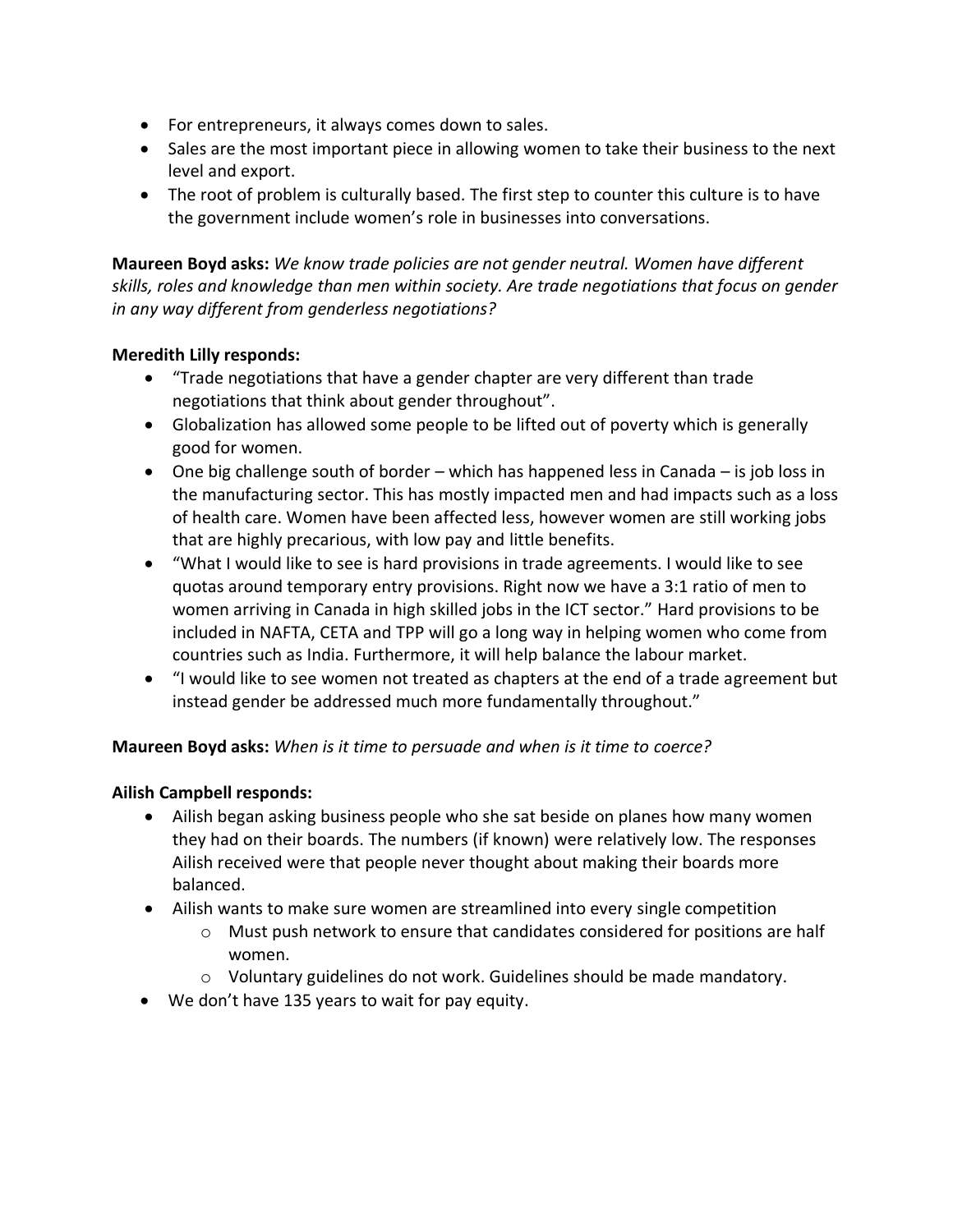#### **Maureen Boyd asks:** *When should government make guidelines mandatory?*

#### **Nicole Verkindt responds:**

• Nicole went on that journey three years ago. She was innovation person. "embrace innovation and a more digital economy… understand that a more diverse company is going to be more profitable." She tries to implement this into companies. CEOs can sometimes make very nice speeches but not make real changes in their supply chains. Unless there's a number that tells CEO's there will be a risk if they don't take certain action, then they will be hesitant to act. More specific targets will make change happen.

#### **Meredith Lilly responds:**

- Do both
- "Encourage where you can't coerce."
- Can't force women into STEM careers or men into nursing.
- Believes we need to coerce. That government needs to set targets.
- Canada released guidelines around Canada research chairs in Canadian universities but nothing happened for a decade. Now 30% of CRC's are held by women. However, 26/27 CERC's are held by men. That will likely not change until a female Minister of Science says it is a problem and sets targets across the board.
- The current target of women on boards is 30%. We should phase in some hard targets and over time achieve 50%.

**Maureen Boyd asks:** *How do you get women owned businesses to scale up and move up the value chain?*

## **Ailish Campbell responds:**

- It is important to "reach customers effectively" to ensure sales.
- Protectionism is challenging right now but NAFTA still exists we should make use of this resource. The Canada-EU trade deal, the CPTPP & our deal with Japan makes 1.5 billion of the world's richest consumers now accessible.
- How rational should economic actors be? If we have to pay up to 50% of a risky international business venture, it will be worth it, because it will ultimately expand our trading partners.

## **Nicole Verkindt responds:**

- Agrees with Ailish.
- Asks for transparency around partnership.

#### **Meredith Lilly responds:**

• Let's not send messages to women that women can do digital media from home while still having time to spend with family – since this assumes that there is a male breadwinner with benefits.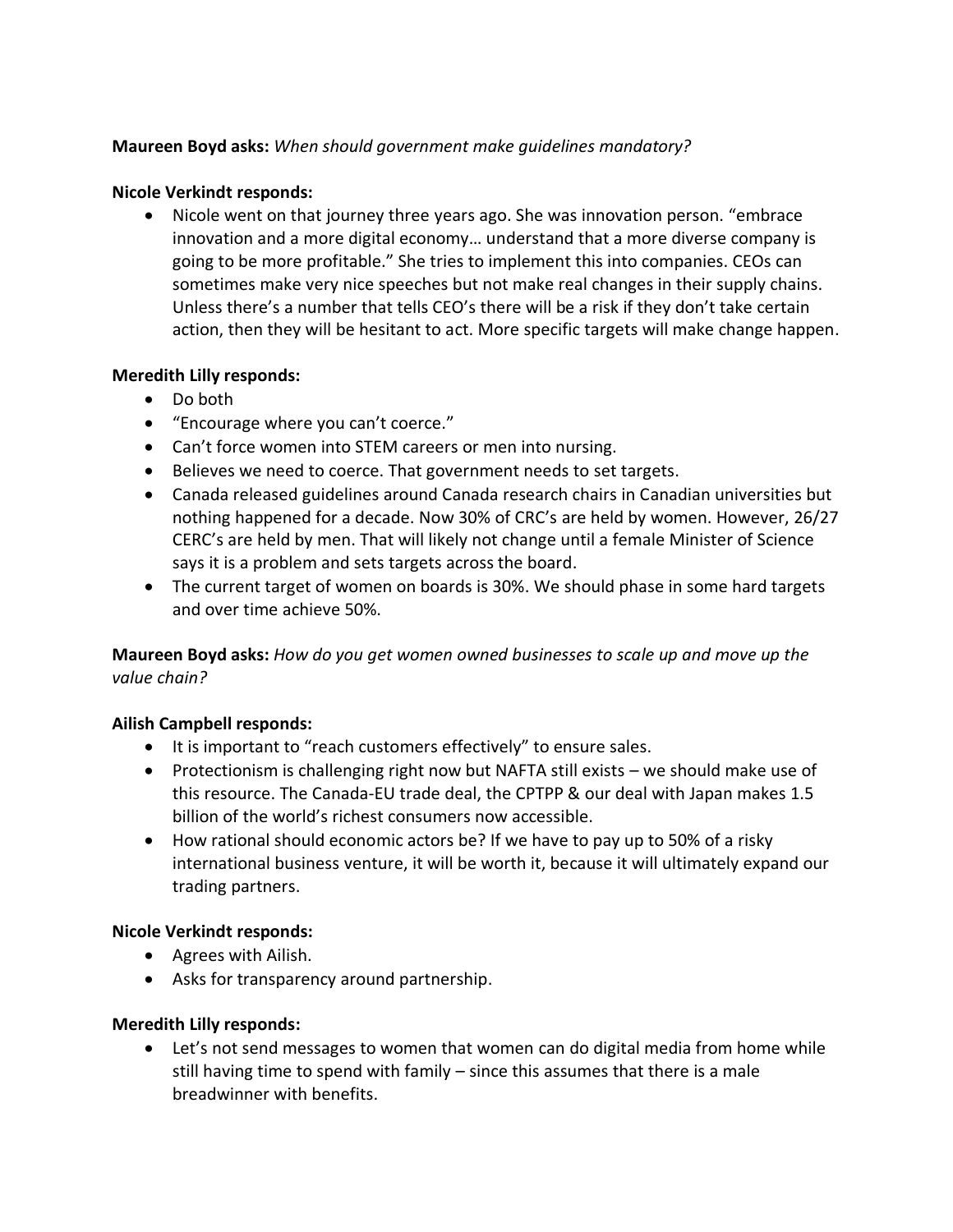**Maureen Boyd asks:** *We started this with a G7 theme, how can women of G7 countries help women internationally. How can we help women in other countries trade?*

#### **Meredith Lilly responds:**

- Make sure that protectionism is not on the rise.
- The poor are disproportionately women.
- "Make space for women at the big table" and ensure that "their views are sought after explicitly."
- Lilly makes fun of 'manels' (panels that are entirely male). Furthermore, at panels, when the first three questions from the audience come from men it becomes highly unlikely that women will be fully engaged and ask questions. To counter this, we need to ensure that women's voices are heard.

## **Nicole Verkindt responds:**

- Women in media.
- People in different countries working together in trade agreements or supply chains will begin a momentum. A first trip to Indonesia may turn into a long-term business relation. The first agreement is the biggest challenge but it acts as a catalyst.

#### **Ailish Campbell responds:**

- Encourages people to find someone within their network that they can sponsor (more than a mentorship). Ailish tells the audience to find someone who is very different from who they are – "someone who will challenge you as much as you will help them."
- Pathways aren't there for some minorities and immigrants.
- Cultures sometimes focus on specific industries. We should challenge these barriers.
- Ailish has noticed a big difference in herself in the past two years. She is now more confident to call a man out for inappropriate comments. She encourages women to put the blame back on the man. She strives for a more respectful workplace culture.

## **The audience is invited to ask questions.**

*Audience: Comments on how the panelists discussed double standards and unconscious bias in businesses. Also comments on indicators such as sales to determine success. She asks the panelists if there are ways to measure whether women in businesses are getting the support they need.*

#### **Nicole Verkindt responds**

 $\circ$  It is a very complicated situation. She emphasized sales because sales are what will ultimately support a business and its potential success.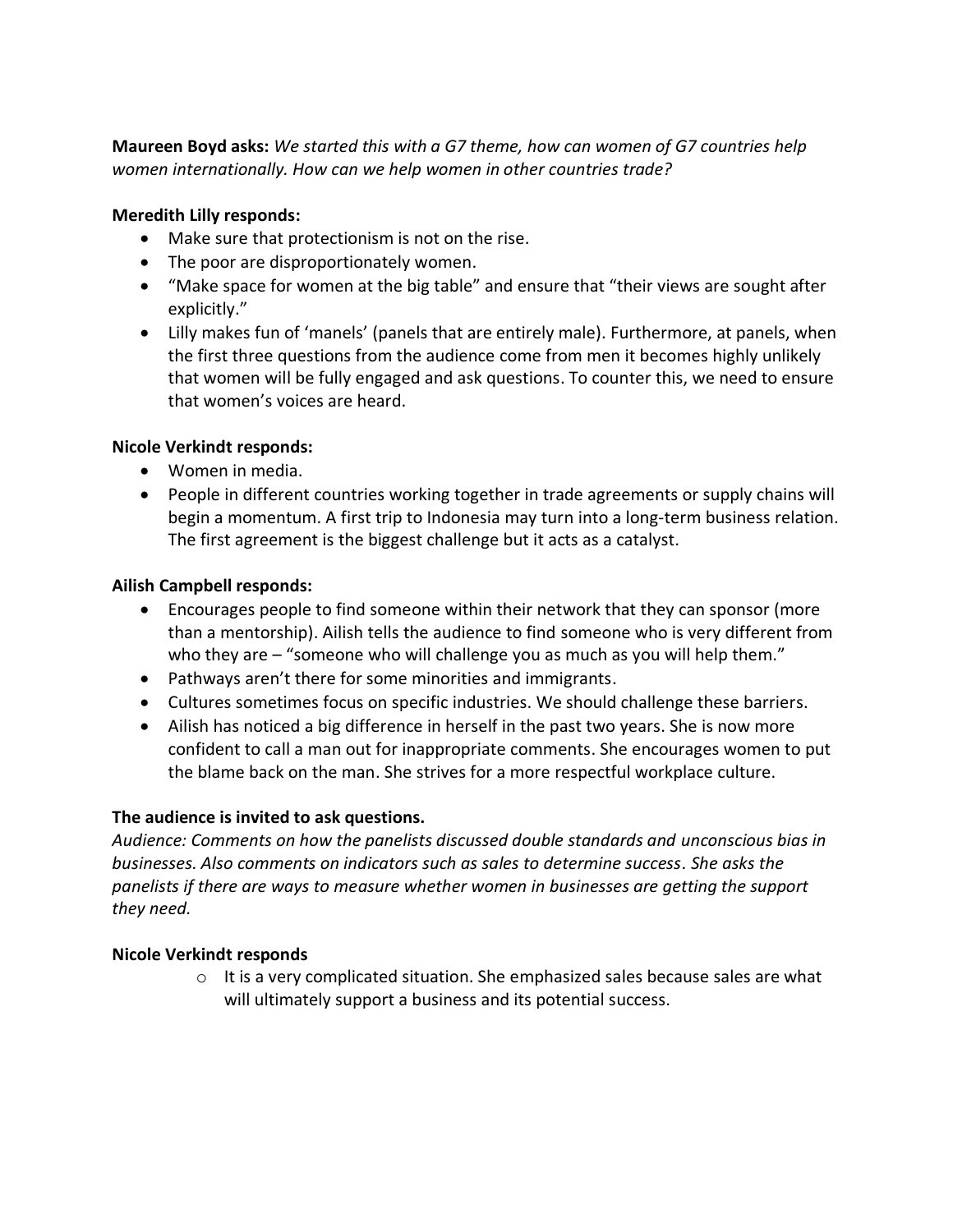*Audience*: *Comments on how she participated in the DFI discussion. Decision was that funding 300-500million for smaller entrepreneurs in developing will not be conditional on feminist international policies or development goals. Comments that message has not gotten across at all levels.* 

# **Ailish Campbell responds:**

- We will see financing improve soon. Ailish has spoken with Minister Freeland and Minister Bibeau about it.
- Mandate is to get out 300 million to leverage other investments such as infrastructure, entrepreneurship financing and other rubrics to help benefit women.
- DFI is an opportunity to track success from the ground up.

*Audience: The last federal budget included a women entrepreneurship strategy. In terms of procurement, the government committed to increasing the number of contracts with women owned businesses from 10-15%.* 

## **Nicole Verkindt responds:**

• Nicole raises the concern that this may not reach new businesses but be limited to increasing the number of contracts with the same few women owned businesses. She comments on the challenges of spreading information to other women and how success can be tracked.

*Audience: Where do we go in terms of trading with China or countries that do not share our values?* 

## **Ailish Campbell responds:**

- We have to be who we are. We must uphold our cultural views. The Canadian commitment to equality is one of our values.
- Let's do everything we can.
- Mainstream inclusive growth.
- On the topic of China, we are going to put things on the table that align with our values and then China will counter. We can remind the Chinese about their own commitments to some of their values. Women Chinese entrepreneurs are leading some great businesses.
- Comments on how many state leaders worldwide are ready to lead on gender equality as a core value.

## **Meredith Lilly responds:**

- Raises the question, where do we go from the progressive trade deals?
- It is not known by many Canadians that alongside signing CETA we also signed a strategic partnership agreement (which is a value based agreement). Values are something that Europeans have wanted to negotiate as part of their trade agreements for some time now.